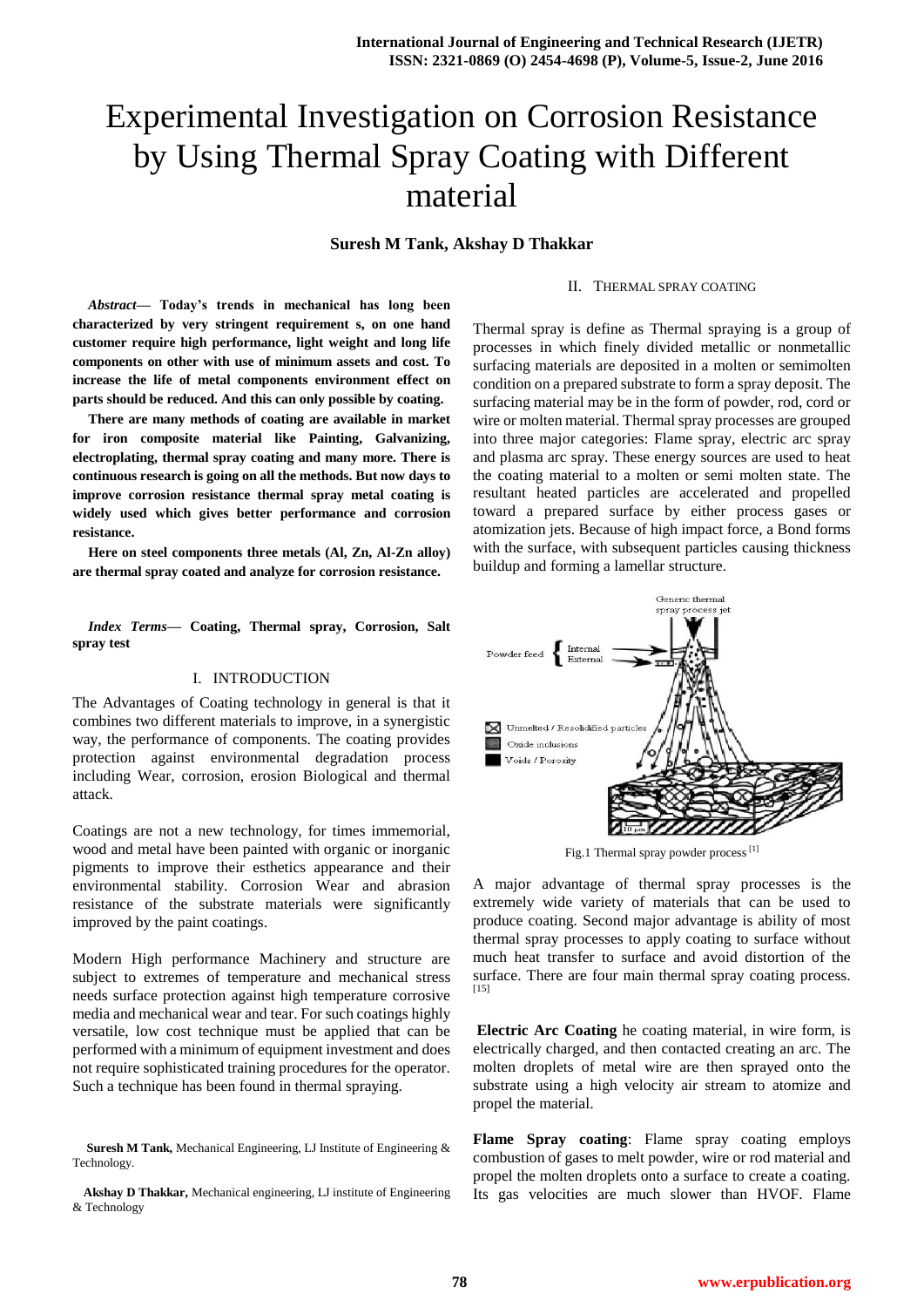spraying can create coatings out of a wide range of materials from plastics to oxide ceramics.

**Plasma-Arc Spray Coating**: The plasma spray process (non-transferred arc), uses inert gases fed past an electrode inducing the "plasma" state of the gases. When the gases exit the nozzle of the gun apparatus and return to their normal state, a tremendous amount of heat is released. A powdered coating material is injected into the plasma "flame" and propelled onto the substrate. Ceramic Coatings are most often applied using plasma spray due to their high melting temperatures. (Often >  $3500F$ <sup>[15]</sup>. several types of ceramic coatings can be applied using plasma spray.

**High Velocity Oxy-Fuel Coating (HVOF):** High-velocity, oxy-fuel, (HVOF) devices are a subset of flame spray HVOF utilizes confined combustion and an extended nozzle to heat and accelerate the powdered coating material. Typical HVOF devices operate at hypersonic gas velocities, i.e. greater than MACH 5. The extreme velocities provide kinetic energy which help produce coatings that are very dense and very well adhered in the as-sprayed condition.

# *Literature Survey*

BU QIAN WANG and GANG QIANG GENG<sup>[12]</sup> Found from research with Nine thermal spray coatings on 1018mild steel, including hard tungsten carbide—cobalt and softer, more ductile metals that are supposed to provide wear protection, were eroded—corroded at elevated temperature using 250 µm fluidized bed combustor bed material and quartz particles. And found from that all the coated material had lower erosion-corrosion, and has longer life than bare materials.

J.E. Cho, S.Y. Hwang and K.Y. Kim<sup>[4]</sup> found from experiment that A series of the electrochemical and long-term immersion tests was carried out in a strong sulfuric acid (5 wt.% H2SO4) solution on thermal sprayed WC cermet coatings having various kinds of metallic binder in order to examine the effect of composition of binder materials on the corrosion behavior. In the present study, the coatings were processed via a high velocity oxygen fuel (HVOF) spraying technique. The experimental results revealed that a considerable galvanic corrosion occurred between WC particles and metallic binders in the aerated 5 wt.% H2SO4 solution. The corrosion resistance of the coatings containing Cr was better than that of the coatings without Cr.

Z. Glogovic, V. Alar, Z. Kozuh, I. Stojanovic, S. Kralj<sup>[5]</sup> found from study that Thermal sprayed aluminium (TSA) coatings are widely used for the protection of steels from aqueous corrosion in seawater environments e. g. offshore structures, risers, pipe components and ship structures. This study has investigated the influence of parameters of flame spraying aluminium on structural steel for corrosion protection. The powder supply has the biggest influence on the thickness of the sprayed coating. The application of a larger quantity of powder results in a thicker layer being obtained. The only significant effect on the corrosion rate of the sprayed coating is exerted by powder supply, while all other parameters have no effect on the corrosion rate.

D. Toma, W. Brandl, G. Marginean<sup>[6]</sup> found from experiment that In order to protect machining parts against wear and corrosion, they are coated by cermet coatings. The coatings consist of WC or Cr C particles in a metal binder, which can be a pure metal or a mixture consisting of Ni, Cr, Co. The examined coatings were produced by high velocity oxy-fuel HVOF spraying and were investigated with regard to erosion and corrosion resistance. Combined erosion and corrosion tests of HVOF sprayed cermet coatings have shown that a coating with highly corroding matrix will suffer a much greater weight loss than a coating with a less corroding matrix. Among the tested materials the WC-Co coating was the least resistant.

Joseph G. Radzi $k^{[7]}$  found from comparison of hot dipped galvanizing with thermal spray Zinc. Hot dipped galvanizing has been used in various markets for over 100 years as a method of corrosion protection. An alternative to the hot dipped galvanizing process is the use of Thermal Sprayed Zinc. Representative samples of Thermal Sprayed Zinc and Hot Dipped Galvanized ductile iron castings were subjected to a 5% salt spray test, and found that after 120 hours exposure the hot dipped Galvanized sample got red rust. And on thermal sprayed Zinc sample signs of rest rust found after 192 hours.

# *Experimental Procedure*

In experimental work EN9/070M55 steel are used as base material and wire thermal spray coating apply on this materials. Different materials Aluminum, Zinc and Zinc-Aluminium (85%Zinc, 15%aluminum) are apply on the base material.

**Aluminum coated to base material**: Sainte-Claire Deville observed that aluminium had good resistance to atmospheric corrosion, which included the particular atmosphere of gas lamps (used for street lighting in the Second Empire), an atmosphere laden with hydrogen sulphide (H2S) recognized the very good resistance of aluminium in contact with water. The Aluminum is one of the most resistive materials against the corrosion. When oxygen is present (in the air, soil, or water), aluminum instantly reacts to form aluminum oxide. This aluminum oxide layer is chemically bound to the surface, and it seals the core aluminum from any further reaction.

This very good resistance to corrosion, as much as lightness, explains the development of numerous aluminium applications and offers users a number of major advantages  $[8]$ 

- Equipment and components can have a very long service life.
- Maintenance is minimal, even when no extra protection (painting, anodising) is provided
- Appearance is preserved longer, because of the very good resistance to corrosion.

Aluminium surface treatments can serve several purposes [8],

- protecting certain alloys if their natural corrosion resistance is deemed insufficient, often the case with copper-containing alloys of the 2000 and 7000 series,
- preserving the surface aspect, in order to avoid pitting corrosion or blackening,
- Modifying certain surface properties such as superficial hardness,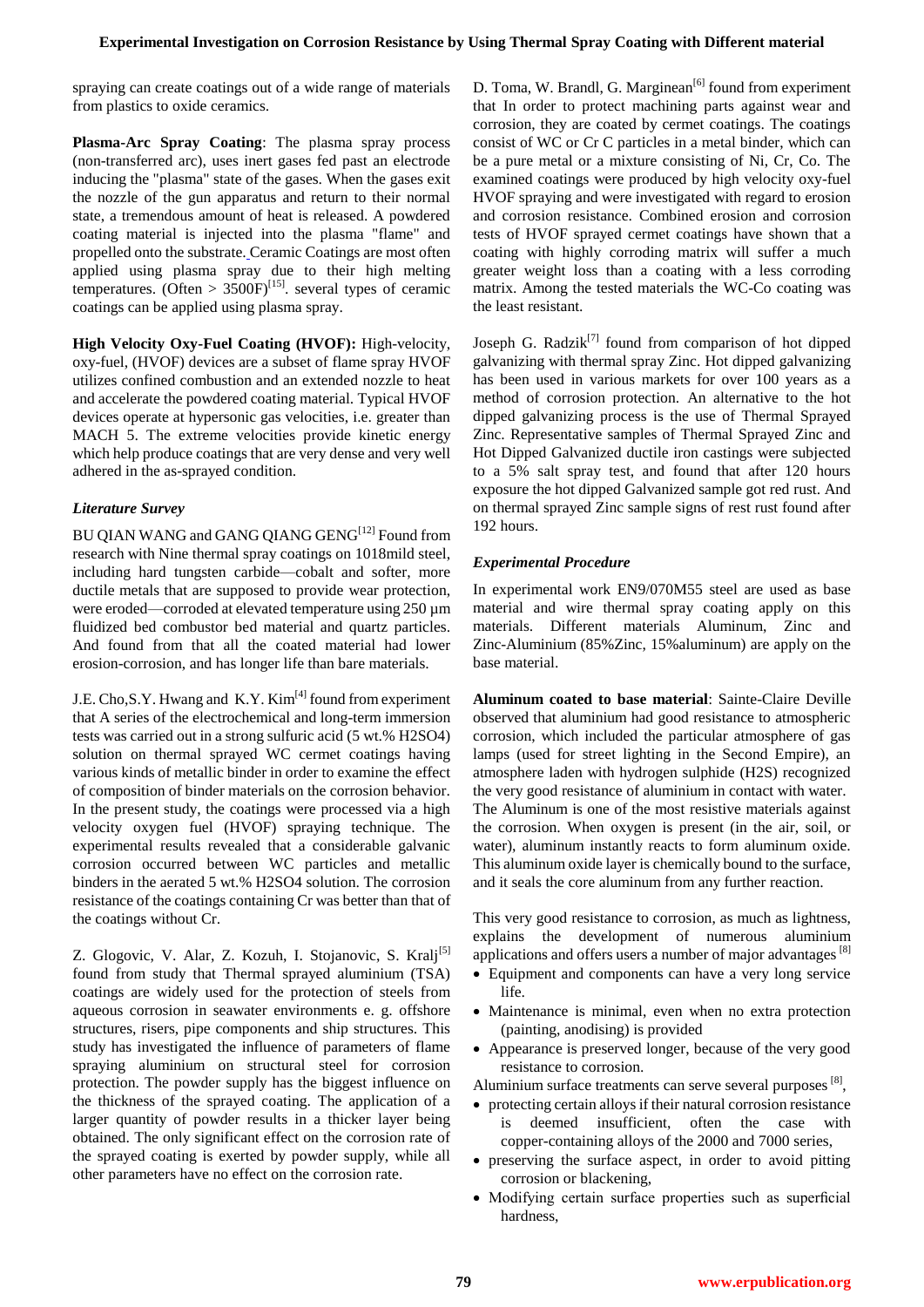## **International Journal of Engineering and Technical Research (IJETR) ISSN: 2321-0869 (O) 2454-4698 (P), Volume-5, Issue-2, June 2016**

• Decorating the metal.

**Zinc coated to base material:** Approximately half of the world's production of zinc is used to protect steel from rust. Zinc coatings are probably the most important type of metallic coating for corrosion protection of steel.

Depending on the nature of the environment, zinc has the ability to form a protective layer made up of basic carbonates, oxides, or hydrated sulfates. Once the protective layers have formed, corrosion proceeds at a greatly reduced rate.

The best corrosion protection for steel is obtained with zinc. Zinc coatings on steel protect against corrosion in two ways [9]:

- By a barrier effect, i.e. they prevent oxygen and moisture from reaching the steel surface.
- By giving cathodic protection at scratches, chips, edges etc. Zinc is a metal with a relatively low galvanic potential and a small tendency to corrode. However, the corrosion rate is low in most environments, since the surface of the coating is quickly covered with corrosion products, which subsequently protect against further corrosion.

| <b>Property</b>             | <b>Paints</b> | <b>Zinc Spraying</b> |
|-----------------------------|---------------|----------------------|
| Ease of application         | High          | Medium               |
| Thickness Control           | Medium        | High                 |
| Appearance                  | Low           | Good                 |
| Adhesion                    | High          | Very high            |
| <b>Corrosion Resistance</b> | Low           | High                 |
| <b>Abrasion Resistance</b>  | Low           | High                 |

Table 1 Comparison of property for paint and Zinc thermal spray [10]

**Zinc-Aluminium alloy Coated to base material**: Uniform corrosion rates of zinc are not appreciably affected by the purity of the zinc. However, the addition of some alloying elements can increase the corrosion resistance of zinc.

Zinc allows an easy metallization and has a better adhesion to the steel substrate. The aluminium coatings have good mechanical properties and good resistance to abrasion in corrosive environment. Zinc is a strong electronegative metal in contact with the carbon steel, which has a potentially more electropositive, and it can provide protection against corrosion by cathodic protection effect. When these two metals add in different proposition resultant alloy will be more corrosive resistive than any individual.

**Testing of Coated material**: testing of all the parts Bare EN9/070M55 steel, Zinc, Aluminium and Zinc-Aluminium (85%-15%) Coated parts are done by Salt spray testing methods. In this experiment testing is done with ASTM B117 standard.

The ASTM B117 Salt Spray (Fog) Test is often used to evaluate the relative corrosion resistance of coated and uncoated materials exposed to a salt spray or fog at an elevated temperature. Test specimens are placed in an enclosed salt spray cabinet or chamber and subjected to a continuous indirect spray of a neutral (pH 6.5-7.2) salt water solution. This climate is maintained throughout the duration of the test.

# *Result:*

From the above salt spray testing with all the four objects following result found.

1. EN9/070M55 steel: Test exposure time for bare bar is 72 hours. And during testing after 24 hours time duration small red rust, pitting found on the components and Pitting is increasing continuously. After completion of 72 hours there is heavy red rust found on the components as shown below image.



## **Figure 2 EN9/070M55 steel components after 72 hours**

2. Aluminium Coated Component: Test Exposure time for Aluminium coated steel bar with 368.8µm thickness of coating is 72 hours. After completion of 24 hours no red or white rust found. After completion of 72 hours of test there is minor pitting of white rust found on the component as shown in below image.



**Figure 3 Aluminium coated components after 72 hours.**

3. Zinc Coated Component: Test Exposure time for Zinc coated steel bar with 356.5µm thickness of coating is 72 hours. After completion of 24 hours no red or white rust found but white rust shown on the components.. After completion of 72 hours of test there is heavy white rust found on the component as shown in below image.



**Figure 4 Zinc coated components after 72 hours.**

4. Zinc-Aluminium (85%-15%) alloy Coated Component: Test Exposure time for Zinc-Aluminium coated steel bar